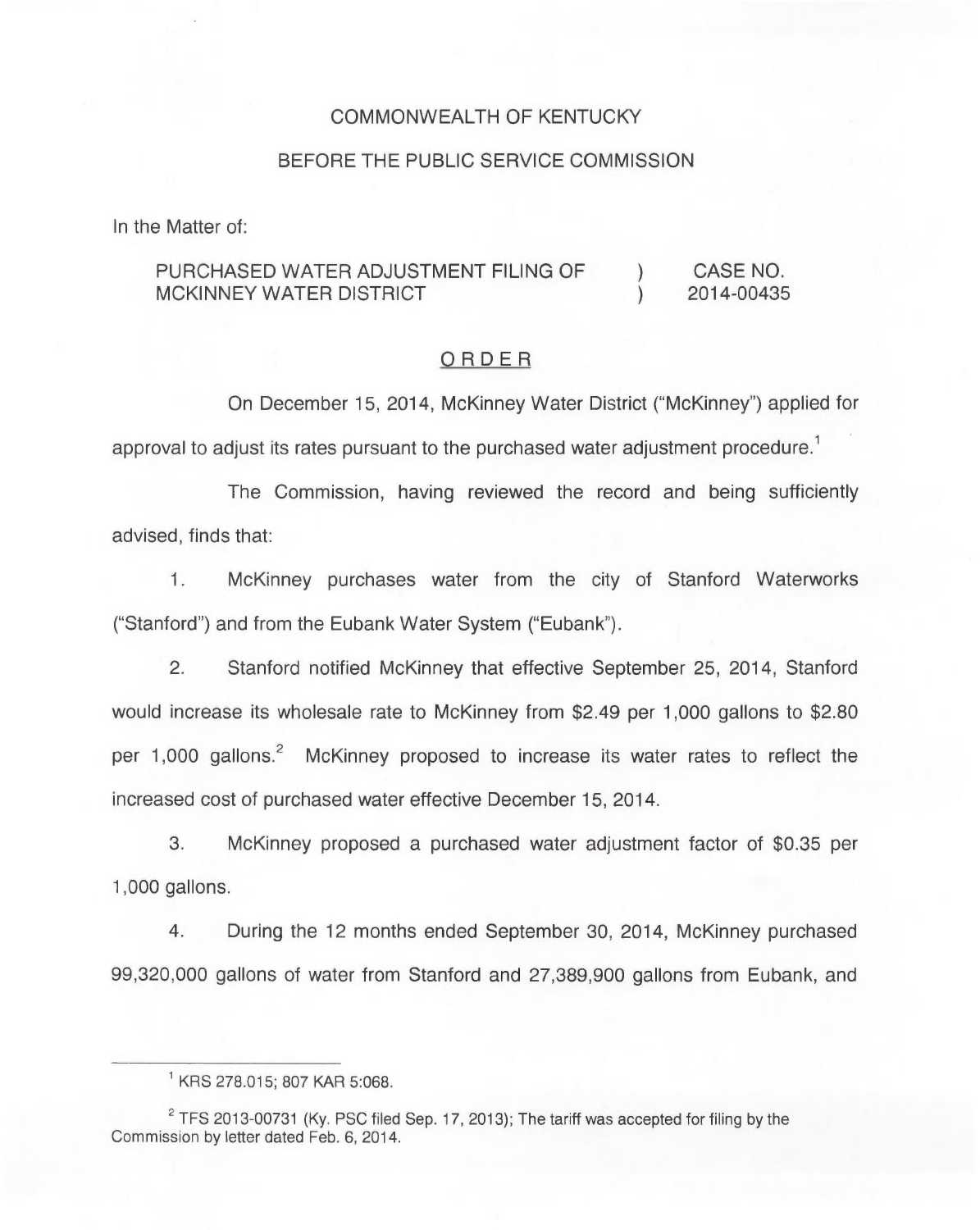sold 88,065,800 gallons of water. The increase in the cost of purchased water is \$30,789.20, resulting in a purchased water adjustment of \$0.35 per 1,000 gallons.

5. The purchased water adjustment of \$0.35 per 1,000 gallons, as calculated in Appendix A to this Order, is fair, just, and reasonable and should be approved.

6. McKinney's proposed rates, as set forth in Appendix B to this Order, are fair, just, and reasonable and should be approved for water service rendered on and after December 15, 2014.

IT IS THEREFORE ORDERED that:

 $1.$ The purchased water adjustment of \$0.35 per 1,000 gallons is approved.

2. The rates as set forth in Appendix B to this Order are approved for water service rendered on and after December 15, 2014.

3. Within 20 days of the date of this Order, McKinney shall file with the Commission, using the Commission's electronic Tariff Filing System, revised tariff sheets showing the rates approved herein.

> By the Commission ENTERED

JAN 13 2015 KENTUCKY PUBLIC VICE COMMISSION

**ATTES** Executive Director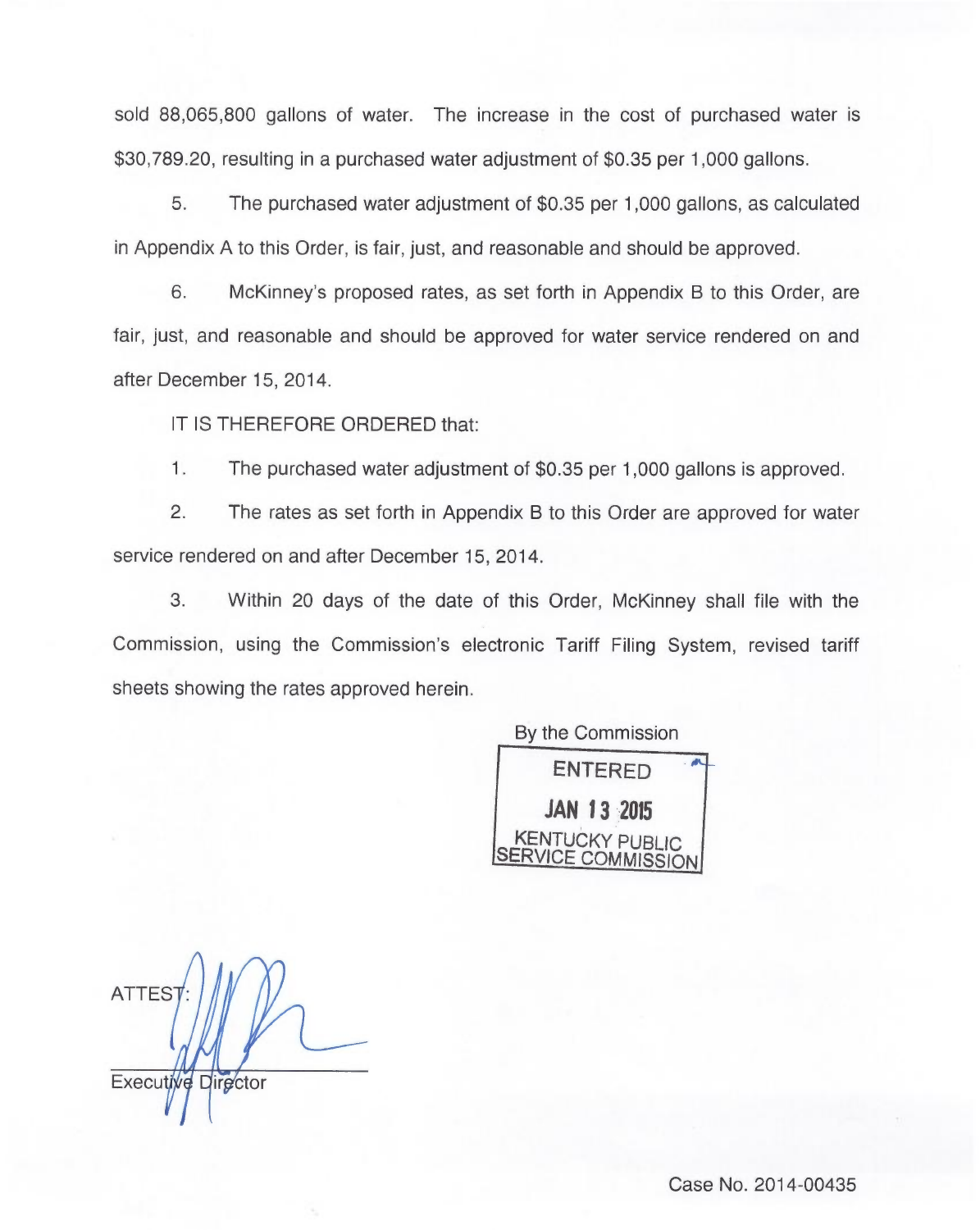## APPENDIX A

# APPENDIX TO AN ORDER OF THE KENTUCKY PUBLIC SERVICE COMMISSION IN CASE NO. 2014-00435 DATED JAN 1 3 2015

| <b>McKinney</b>                                                                            | <b>New Rate</b>                            |    | <b>Base Rate</b>                                                                            |
|--------------------------------------------------------------------------------------------|--------------------------------------------|----|---------------------------------------------------------------------------------------------|
| Purchases in gallons<br>Stanford<br>Volumetric rate                                        | 99,320,000<br>\$2.80/1,000<br>\$278,096.00 |    | 99,320,000<br>\$2.49/1,000<br>\$247,306.80                                                  |
| Increased water cost                                                                       |                                            |    | \$30,789.20                                                                                 |
| Increased water cost<br>Divided by gallons sold/1,000<br>Purchased water adjustment factor |                                            | or | \$30,789.20<br>88,065,800<br>\$<br>0.34962 per 1,000 gallon<br>\$<br>0.35 per 1,000 gallons |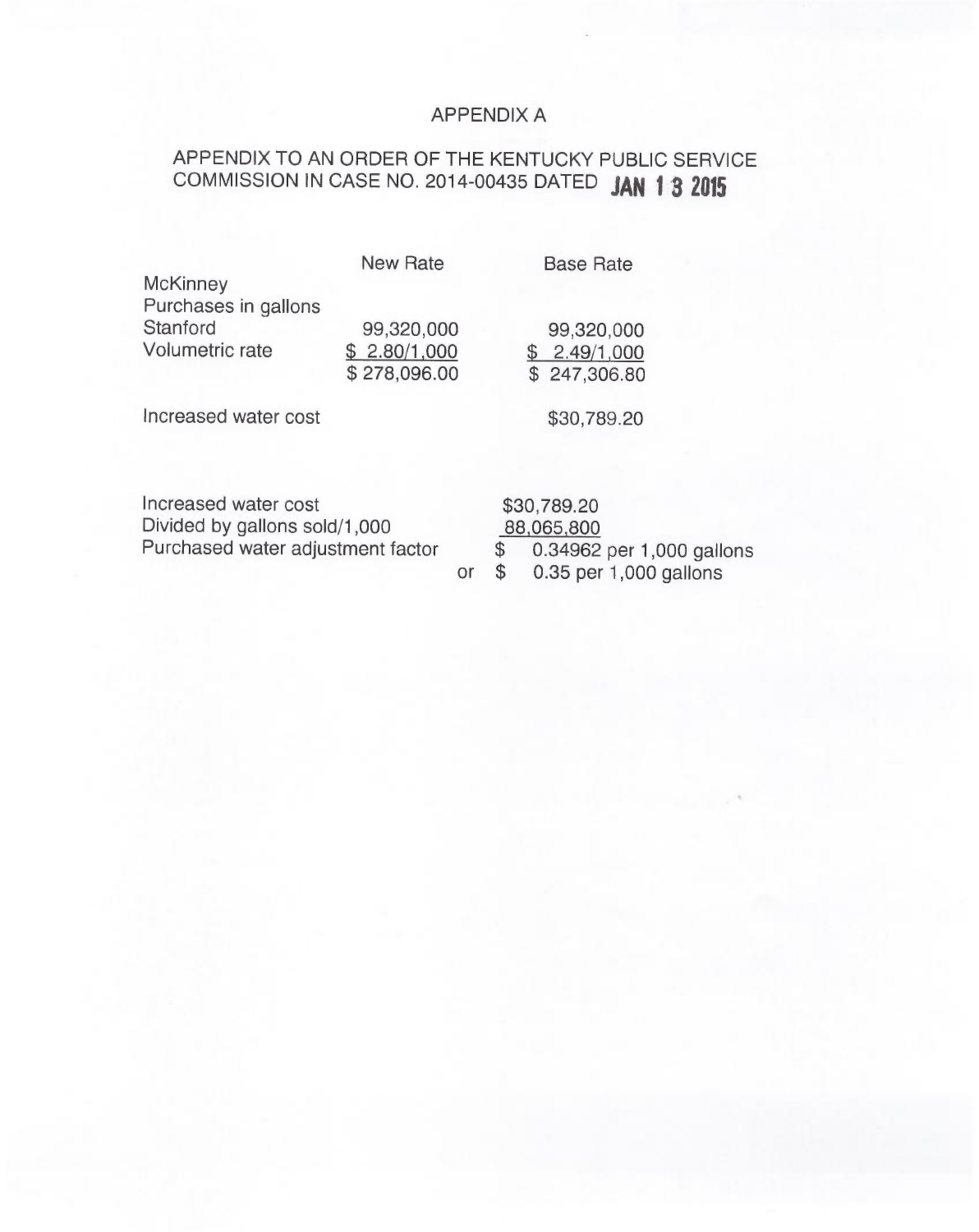### APPENDIX B

### APPENDIX TO AN ORDER OF THE KENTUCKY PUBLIC SERVICE COMMISSION IN CASE NO. 2014-00435 DATED **JAN 1 3 2015**

The following rates and charges are prescribed for the customers in the area served by McKinney Water District. All other rates and charges not specifically mentioned herein shall remain the same as those in effect under authority of the Commission prior to the effective date of this Order.

### Monthlv Water Rates

 $\frac{5}{8}$ -Inch X 3/4-Inch Meter<br>First 1.000 gallons First 1,000 gallons<br>Next 2,000 gallons Next 2,000 gallons<br>Next 7.000 gallons  $7,000$  gallons Over 10,000 gallons

### 1-Inch Meter

First 5,000 gallons<br>Next 5,000 gallons Next 5,000 gallons<br>Over 10.000 gallons  $10,000$  gallons

2-Inch Meter

| First | 20,000 gallons |
|-------|----------------|
| Over  | 20,000 gallons |

\$13.37Minimum Bill 8.16 per 1,000 gallons 6.83 per 1,000 gallons  $6.19$  per 1,000 gallons

\$ 43.35 Minimum Bill 6.83 per 1,000 gallons  $6.19$  per 1,000 gallons

\$139.40 Minimum Bill  $6.19$  per 1,000 gallons